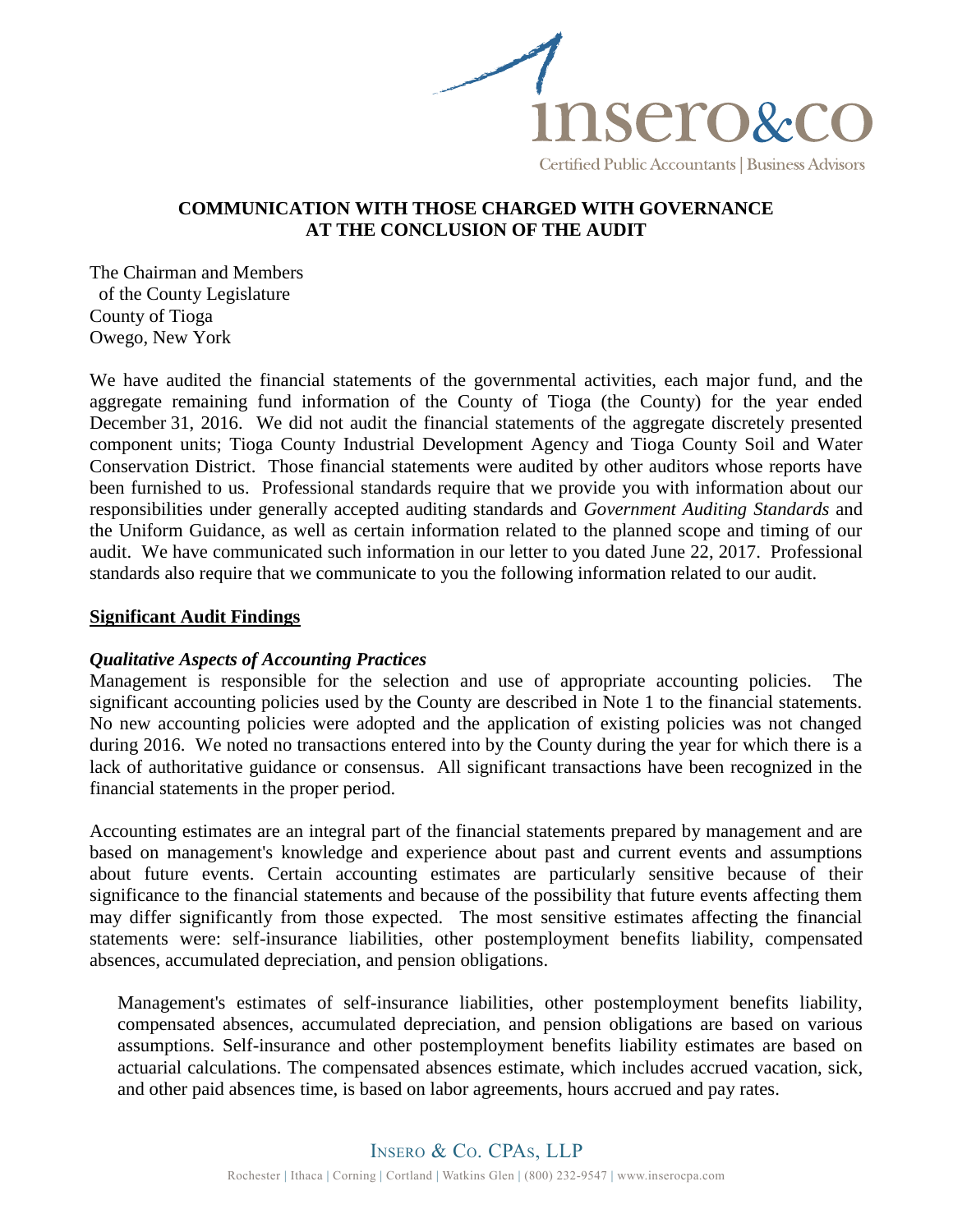Accumulated depreciation estimates are based on the historical cost of assets and their estimated useful lives, and accounting and reporting for pensions is based on the County's proportionate share of the NYS retirement system Plan liabilities. We evaluated the key factors and assumptions used to develop the other postemployment benefits liability, self-insurance liabilities, and accumulated depreciation estimates in determining that they are reasonable in relation to the financial statements taken as a whole.

Certain financial statement disclosures are particularly sensitive because of their significance to financial statement users. The most sensitive disclosures to the financial statements were:

The disclosures of capital assets, pension obligations, other postemployment benefits expense and liability, and long-term debt and obligations, the details of which are presented in Notes 5, 6, 7, 9, and 10 to the financial statements.

The financial statement disclosures are neutral, consistent, and clear.

### *Difficulties Encountered in Performing the Audit*

We encountered no significant difficulties in dealing with management in performing and completing our audit.

## *Corrected and Uncorrected Misstatements*

Professional standards require us to accumulate all known and likely misstatements identified during the audit, other than those that are clearly trivial, and communicate them to the appropriate level of management. There were no misstatements identified as a result of audit procedures, other than those considered to be trivial.

### *Disagreements with Management*

For purposes of this letter, professional standards define a disagreement with management as a financial accounting, reporting, or auditing matter, whether or not resolved to our satisfaction, that could be significant to the financial statements or the auditor's report. We are pleased to report that no such disagreements arose during the course of our audit.

### *Management Representations*

We have requested certain representations from management that are included in the management representation letter dated February 19, 2018.

### *Management Consultations with Other Independent Accountants*

In some cases, management may decide to consult with other accountants about auditing and accounting matters, similar to obtaining a "second opinion" on certain situations. If a consultation involves application of an accounting principle to the County's financial statements or a determination of the type of auditor's opinion that may be expressed on those statements, our professional standards require the consulting accountant to check with us to determine that the consultant has all the relevant facts. To our knowledge, there were no such consultations with other accountants.